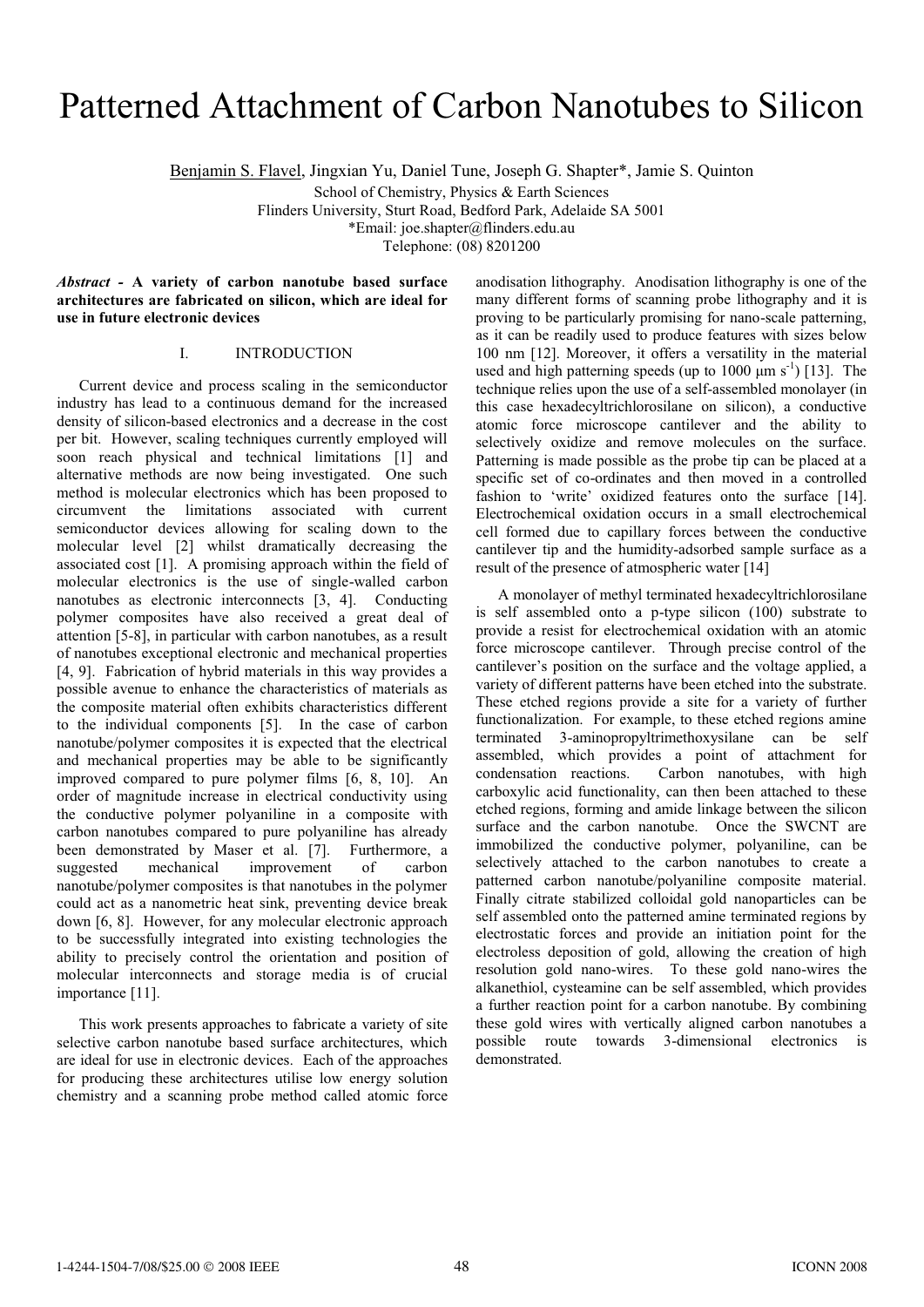# II. MATERIALS & METHODS

#### *A. Preparation of Carbon Nanotubes*

The preparation of the single-walled carbon nanotubes (SWNTs) has been described in detail previously [15]. In brief, single-walled carbon nanotubes (SWNTs) from Carbon Solutions Inc, California, USA, RFP-SWNT, were refluxed in dilute nitric acid  $(HNO<sub>3</sub>)$  for 24 hours. The dilute nitric acid solution was then removed and the nanotubes were placed into a more aggressive oxidiser, namely 3:1 v/v solution of concentrated sulphuric acid (98 %) and concentrated nitric acid (70 %) and ultrasonicated for 8 hours at 0  $\degree$ C [16, 17]. The shortened nanotubes were then diluted in 500 mL of ultrapure water and then filtered through a 0.45 μm polytetrafluoroethylene (PTFE) filter membrane. The nanotubes were further washed with MilliQ water to bring the pH to 5-7 and dried under vacuum [16].

## *B. Atomic Force Microscopy*

Atomic force microscope (AFM) images were taken in air using commercially available silicon cantilevers (FESP-ESP) with fundamental resonance frequency between 70-85 KHz. Anodisation lithography was conducted in tapping mode with platinum/iridium coated silicon cantilevers (SCM-PIT) with fundamental resonance frequency between 60-75 KHz. Precise movement of the cantilever was controlled using scripts written in house. All patterns were written with an applied cantilever voltage of  $-11$  V, a tip velocity of 1  $\mu$ ms<sup>-1</sup> and an atmospheric humidity level between 30-45 %. The tipsubstrate distance was reduced prior to patterning by reducing the amplitude set point to  $\sim$ 70 % of its original value. All images presented represent background subtracted data (using the flatten feature in the WSxM software) [18].

# *C. Self Assembly of Silanes on Silicon*

Highly boron doped p-type silicon (100) with resistivity 0.001 Ω cm (Virginia Semiconductor, Inc. USA) was cut into 1 cm  $\times$  1 cm sized wafers and ultrasonically cleaned in acetone for 30 seconds before being thoroughly rinsed with MilliQ water. The wafers were then cleaned with a 1:3  $(v/v)$ mixture of 30 %  $H_2O_2$  and 98 %  $H_2SO_4$ , (Piranha solution) at 80 °C for 15 minutes followed by rinsing with MilliQ water. It has been shown that treatment of silicon with piranha solution affords a highly hydroxyl terminated silicon surface with a density of approximately  $10^{15}$  –OH groups cm<sup>-2</sup> [19]. The hydroxyl terminated silicon wafers were then immersed in a 0.5 % solution of 90 % hexadecyltrichlorosilane in hexadecane for 40 minutes, then rinsed with chloroform and allowed to dry. Once anodisation lithography had been carried out the same procedure is used to assemble 3 aminopropyltrimethoxysilane onto the etched regions.

# *D. Attachment of Carbon Nanotubes*

The substrate is placed into a 5 mL 99.9 % N,N-dimethyl formamide (DMF) (Southern Cross Scientific Pty. Ltd.) solution containing both 2.5 mg of 99.0 % N,N' diyclohexylcarbodiimide (DCC) (Fluka Production GmbH) and 1mg of functionalised carbon nanotubes. Prior to use the

carbon nanotube solution was ultra-sonicated for 5 hours to evenly disperse the carbon nanotubes within solution. Finally the silicon wafer was rinsed in acetone and allowed to dry, shown in Fig. 1 (Structure B). For the attachment of carbon nanotubes to gold wires the substrate was first placed into a 1 mM cysteamine in ethanol solution to create the monolayer of cysteamine, Fig 1. (Structure C).



Figure 1. Mechanism for creation of carbon nanotube based structures

## *D. Fabrication of Carbon Nanotube/Polyaniline Composites*

The patterned carbon nanotube substrates were then immersed in an aqueous solution containing 1 mL of purified aniline in 50 mL of 1M HCl (Ajax-Finechem). A second solution containing 0.575 g of 99 % ammonium persulphate  $(Analar)$  in 25 mL of  $IM$  HCl was added to initiate polymerisation. The solutions were briefly stirred to ensure complete mixing and then allowed to rest and polymerisation took place at 18-25 °C. After 50 minutes the substrate was removed and placed into an aqueous solution containing 2mL of aniline in 1M HCl for 30 minutes to reduce the oxidation state of the deposited polyaniline from the pernigraniline to the emeraldine [20, 21]. Finally the substrate was placed into a 1M HCl solution for 5 minutes to ensure complete protonation of the polyaniline. After deposition of polyaniline a piece of adhesive tape (Highland Invisible Tape, 3M, U.S.A.) was firmly pressed to the silicon surface to ensure homogenous contact before being slowly peeled off, hence creating the patterned carbon nanotube/polyaniline composite upon removal of polyaniline from surrounding hydrophobic regions as shown in Fig. 1 (Structure A).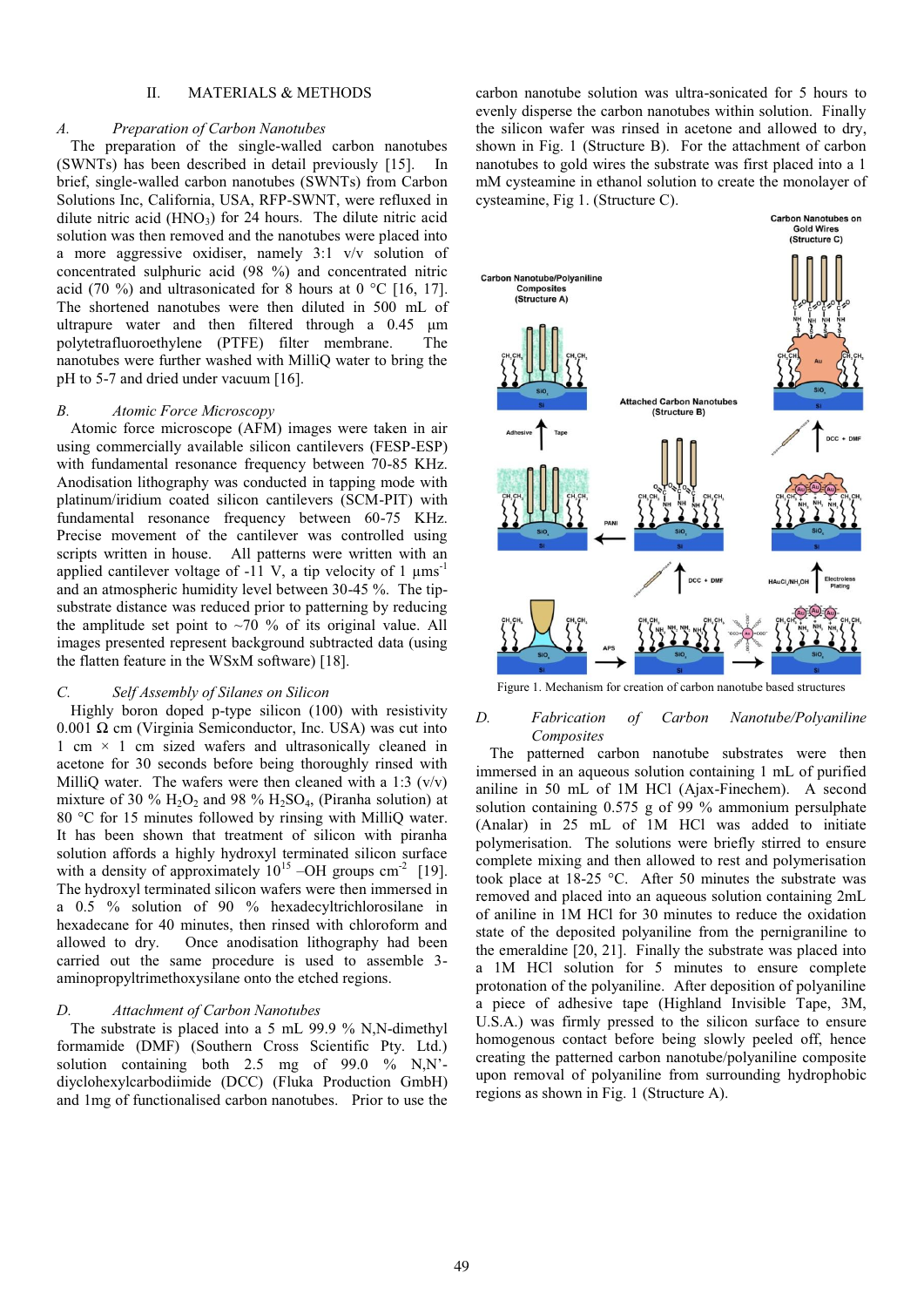# *E. Gold Nanoparticles & Electroless Deposition*

Colloidal gold nano-particles were prepared by the addition of 1 mL of 1 % aqueous  $HAuCl_4 3H_2O$  to 100 mL of water under vigorous stirring for 1 minute. 1 mL of 1 % aqueous sodium citrate is then added and further stirred for 1 minute. Finally 1 mL of 0.075 %  $NaBH<sub>4</sub>$  in 1 % sodium citrate is added and the solution stirred for 5 minutes, at which point the solution is observed to change colour from a pale yellow to a rich pink. Patterned silicon substrates containing a region of 3-aminopropyltrimethoxysilane were then immersed into the solution of nanoparticles for a period of 40 minutes, as shown in Fig. 1 (Structure C). These substrates, now having a patterned monolayer of colloidal gold nano-particles were then place in a solution of aqueous 0.4 mM hydroxylamine hydrochloride and  $0.1\%$  HAuCl<sub>4</sub>3H<sub>2</sub>O for a period of 15 seconds before being washed thoroughly with water.

#### III. DISCUSSION

## *A. Attachment of Carbon Nanotubes*

Fig. 2, structure B shows an AFM image of a patterned silicon substrate followed by the subsequent attachment of carbon nanotubes from an 8 hour exposure to a suspension of carbon tubes and coupling agent. Immediately it can be seen that the attached carbon nanotubes are vertically aligned forming a distribution of heights and that there is little or no adsorption of carbon nanotubes to the  $-CH<sub>3</sub>$  terminated silane monolayer. A distribution of nanotube heights is to be expected as it has been previously shown that introducing carboxyl functionality into carbon nanotubes through acid treatment leads to a log normal distribution of nanotube lengths [16, 22, 23]. For an 8 hour acid treatment carbon nanotubes are expected to have an average length of 380 nm and a maximum length of 850 nm [22, 23]. Upon looking at Fig. 2 however, it can be seen that the length of attached carbon nanotubes is significantly less with most having lengths between  $8 - 20$  nm with only a few nanotubes from 20nm to the maximum height of 57 nm. This dramatic decrease in the observed height has been observed previously [22] is attributed to the following. Firstly it has been shown in the literature by Liu et al. [17, 24] that adsorption kinetics facilitate the assembly of shorter carbon nanotubes over their slower moving longer counterparts. It is therefore possible that by the time a longer carbon nanotube reaches the surface most of the reactive sites are already obscured by smaller more mobile nanotubes. Secondly it is possible in that in using an AFM to image vertically aligned carbon nanotubes there is an interaction with the cantilever as it scans across the surface causing the nanotube to bend and sway, hence providing underestimates in the vertical height [22].

# *B. Carbon Nanotube/Polyaniline Composites*

Fig 2, structure A, shows AFM images of each of the surface treatment steps involved in the fabrication of the patterned carbon nanotube/polyaniline composite material. When polyaniline is deposited onto this patterned array of carbon nanotubes it is found to cover the entire surface as aniline monomer can adhere to the hydrophobic carbon nanotubes and hexadecyltrichlorosilane layer to facilitate polymerisation. Surprisingly upon removal of the polyaniline from the substrate, polyaniline was found to remain on the patterned region containing carbon nanotubes. This can be explained by consideration of the carbon nanotube structure. Due to the concentrated acid treatment, the end caps and sidewalls of the carbon nanotube are decorated with hydrophilic, oxygen containing functional groups such as carboxylic acids [15, 16, 22, 25]. It is the presence of hydrophilic regions in the form of both carboxylic acid groups on the carbon nanotube along with the underlying  $-NH<sub>2</sub>$ pattern to which the nanotubes are attached which facilitate adhesion. The adhesive tape can be used to remove selectively remove the polyaniline from the surrounding hexadecyltrichlorosilane layer as it is essentially a homogenous, hydrophobic  $-CH_3$  terminated layer with no adhesion.

#### *C. Gold with Vertically Aligned Carbon Nanotubes*

Fig. 2, structure C, shows an AFM image of the steps involved to assemble carbon nanotubes onto an electrolessly plated gold wire. It can initially be seen that with an electroless plating time of 15 seconds produces a gold wire of thickness 25 nm. Whilst plating is most noticeable in the vertical direction, due to the height increase, it should be noted that gold plating is not uni-directional and also occurs laterally. This has the effect of slightly increasing the line width of the surface structure compared to the original patterned oxide. By increasing the amount of time that the patterned substrate is immersed in the plating solution, thicker gold wires can be produced, however, site selectivity begins to diminish with small islands of gold beginning to form on the surrounding hexadeclytrichlorosilane layer with increasing time. Upon comparing the cross section of a plated gold wire with that of a gold wire which has been exposed to carbon nanotubes, small bundles of nanotubes can be seen attached to the gold. As with the carbon nanotubes assembled onto the patterned oxide with 3-aminopropyltrimethoxysilane these nanotubes are found to be around 10 nm in height. If more control could be gained over the location of the attached bundles it may be possible to have an electron travel vertically down a carbon nanotube, laterally along the gold wire and then once again vertically out of another nanotube, hence making such three dimensional structures of significant importance to future electronics.

## IV. CONCLUSION

A monolayer of  $-CH_3$  terminated hexadecyltrichlorosilane was self-assembled onto a silicon substrate and used as a resist for AFM anodisation lithography. Chemical modification to form  $-NH<sub>2</sub>$  groups on the silicon oxide was then performed allowing carbon nanotubes to be attached through an amine bond. In both cases, no carbon nanotubes were observed on the  $-CH_3$  functionalised silane regions due to a lack of reaction with the surface. Due to the hydrophobic side walls and high carboxylic acid functionality, polyaniline was able to polymerise around the carbon nanotube forming a composite